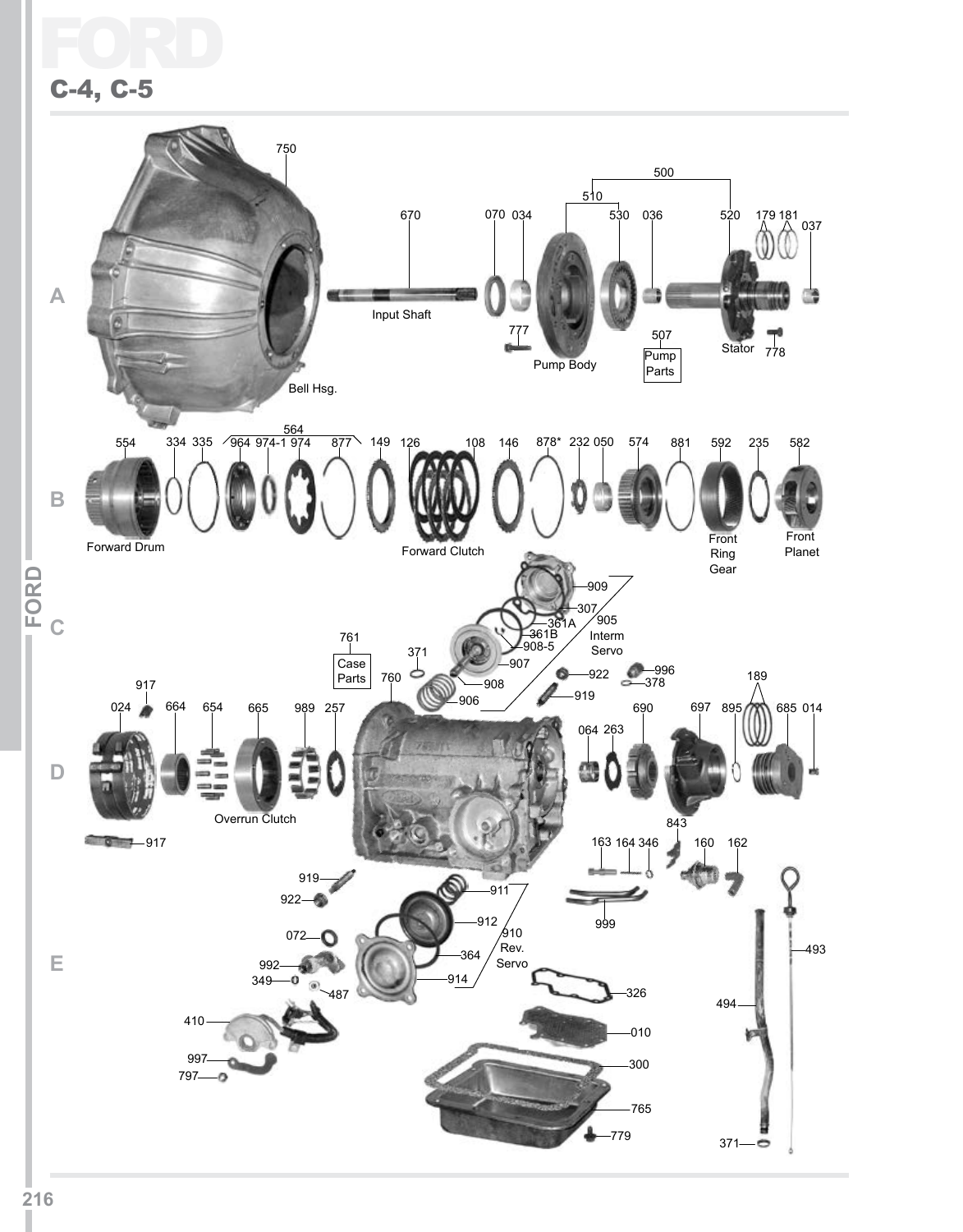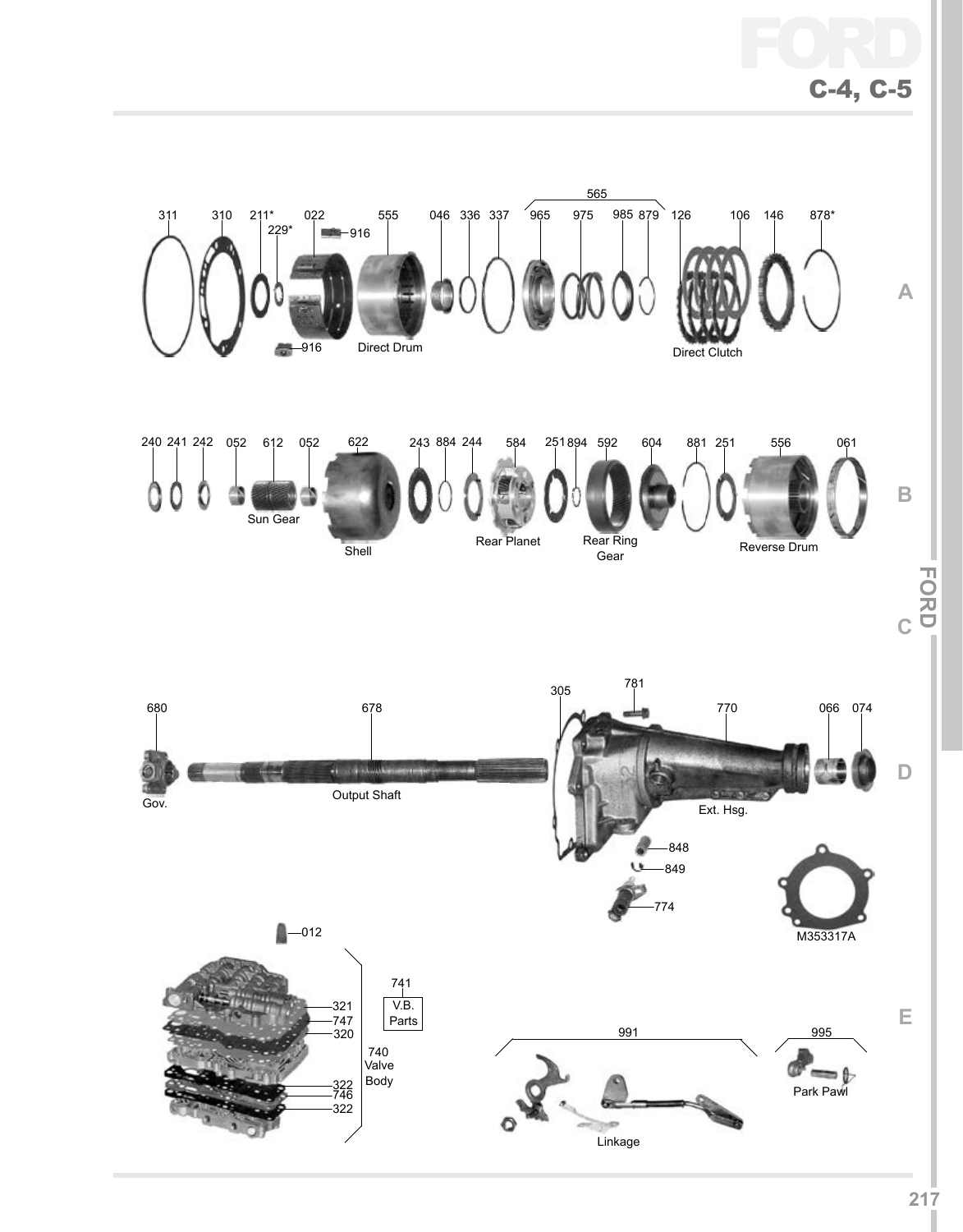

|       | LL# Part#               |                                           | <b>CLI</b><br>REF |  |  |  |  |
|-------|-------------------------|-------------------------------------------|-------------------|--|--|--|--|
|       |                         | <b>OVERHAUL KITS</b>                      |                   |  |  |  |  |
|       |                         |                                           |                   |  |  |  |  |
|       |                         |                                           |                   |  |  |  |  |
|       |                         |                                           |                   |  |  |  |  |
|       |                         | MASTER L/STEEL KITS AND LODGED AND LODGED |                   |  |  |  |  |
|       |                         |                                           |                   |  |  |  |  |
|       |                         |                                           |                   |  |  |  |  |
|       |                         |                                           |                   |  |  |  |  |
|       |                         | MASTER W/STEELS KITS NAMED AND DEVICE     |                   |  |  |  |  |
|       |                         |                                           |                   |  |  |  |  |
|       |                         |                                           |                   |  |  |  |  |
|       |                         |                                           |                   |  |  |  |  |
|       |                         |                                           |                   |  |  |  |  |
|       |                         | <b>FILTERS</b>                            |                   |  |  |  |  |
|       |                         |                                           |                   |  |  |  |  |
|       |                         |                                           |                   |  |  |  |  |
|       |                         |                                           |                   |  |  |  |  |
|       |                         |                                           |                   |  |  |  |  |
|       |                         |                                           |                   |  |  |  |  |
|       |                         |                                           |                   |  |  |  |  |
|       |                         |                                           |                   |  |  |  |  |
|       |                         |                                           |                   |  |  |  |  |
|       |                         | <b>FILTER KITS</b>                        |                   |  |  |  |  |
|       |                         |                                           |                   |  |  |  |  |
|       |                         |                                           |                   |  |  |  |  |
|       |                         |                                           |                   |  |  |  |  |
|       |                         |                                           |                   |  |  |  |  |
| œ     |                         |                                           |                   |  |  |  |  |
| O     |                         |                                           |                   |  |  |  |  |
| ட     |                         |                                           |                   |  |  |  |  |
|       |                         | <b>MISCELLANEOUS FILTERS</b>              |                   |  |  |  |  |
|       |                         |                                           |                   |  |  |  |  |
| $014$ |                         |                                           |                   |  |  |  |  |
|       |                         | <b>BANDS</b>                              |                   |  |  |  |  |
|       |                         |                                           |                   |  |  |  |  |
|       |                         |                                           |                   |  |  |  |  |
|       |                         |                                           |                   |  |  |  |  |
|       |                         |                                           |                   |  |  |  |  |
|       |                         |                                           |                   |  |  |  |  |
|       |                         |                                           |                   |  |  |  |  |
|       |                         |                                           |                   |  |  |  |  |
|       |                         | <b>BUSHINGS</b>                           |                   |  |  |  |  |
| $030$ |                         |                                           |                   |  |  |  |  |
| $030$ |                         |                                           |                   |  |  |  |  |
|       |                         |                                           |                   |  |  |  |  |
|       |                         |                                           |                   |  |  |  |  |
| $036$ | $26000$                 |                                           | . C4AZ-7B261-A    |  |  |  |  |
| $036$ |                         |                                           |                   |  |  |  |  |
|       |                         |                                           |                   |  |  |  |  |
|       |                         |                                           |                   |  |  |  |  |
| 046   |                         |                                           |                   |  |  |  |  |
| 046   |                         |                                           | .D0AP-7D046-B     |  |  |  |  |
| $050$ |                         |                                           |                   |  |  |  |  |
| 052   |                         |                                           |                   |  |  |  |  |
| 061   |                         |                                           |                   |  |  |  |  |
|       |                         |                                           |                   |  |  |  |  |
|       |                         |                                           |                   |  |  |  |  |
|       | <b>METAL CLAD SEALS</b> |                                           |                   |  |  |  |  |
|       |                         |                                           |                   |  |  |  |  |
| 070   |                         |                                           | C3OP-7A248-A      |  |  |  |  |
| 072   |                         |                                           | .D5AZ-7B498-A     |  |  |  |  |
|       |                         |                                           |                   |  |  |  |  |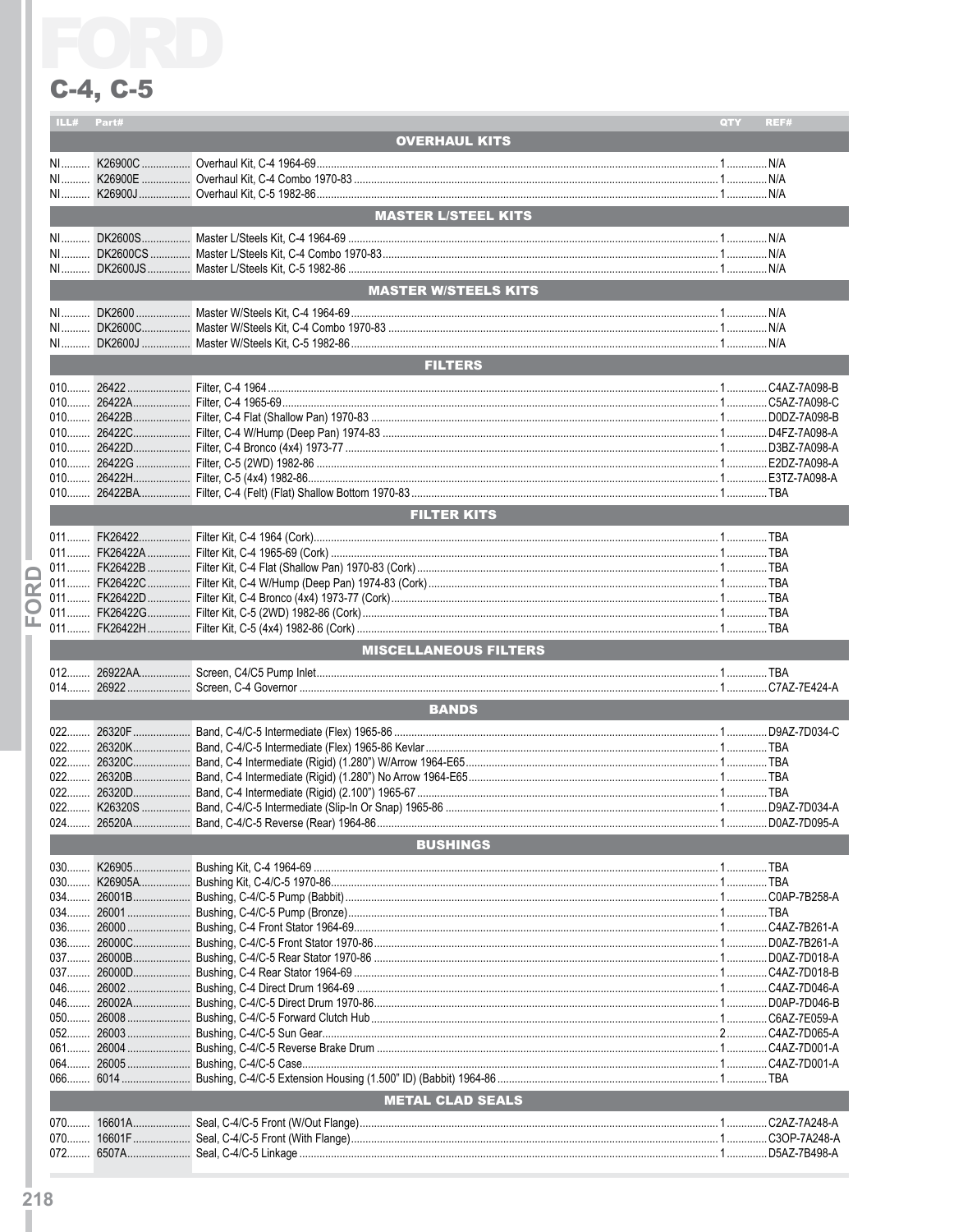

| ILL# Part# |                        | QTY | REF# |
|------------|------------------------|-----|------|
| 074        |                        |     |      |
|            |                        |     |      |
|            |                        |     |      |
| 074        |                        |     |      |
|            |                        |     |      |
|            |                        |     |      |
|            | <b>FRICTIONS</b>       |     |      |
|            |                        |     |      |
|            |                        |     |      |
| $106$      |                        |     |      |
| $106$      |                        |     |      |
|            |                        |     |      |
|            |                        |     |      |
|            |                        |     |      |
| $108$      |                        |     |      |
|            |                        |     |      |
| $119$      |                        |     |      |
|            |                        |     |      |
| $119$      |                        |     |      |
|            | <b>STEELS</b>          |     |      |
|            |                        |     |      |
|            |                        |     |      |
|            |                        |     |      |
|            |                        |     |      |
|            |                        |     |      |
|            |                        |     |      |
|            |                        |     |      |
|            |                        |     |      |
|            |                        |     |      |
| $126$      |                        |     |      |
|            |                        |     |      |
|            |                        |     |      |
|            |                        |     |      |
|            |                        |     |      |
|            | <b>PRESSURE PLATES</b> |     |      |
|            |                        |     |      |
|            |                        |     |      |
|            |                        |     |      |
|            |                        |     |      |
|            |                        |     |      |
|            |                        |     |      |
| 149        |                        |     |      |
|            | <b>MODULATORS</b>      |     |      |
|            |                        |     |      |
|            |                        |     |      |
|            |                        |     |      |
|            |                        |     |      |
|            |                        |     |      |
|            |                        |     |      |
|            |                        |     |      |
|            |                        |     |      |
|            |                        |     |      |
|            |                        |     |      |
|            |                        |     |      |
|            |                        |     |      |
| $163$      |                        |     |      |
|            |                        |     |      |
|            |                        |     |      |
|            |                        |     |      |
|            | <b>VALVE BODY KITS</b> |     |      |
|            |                        |     |      |
|            |                        |     |      |
|            |                        |     |      |
|            |                        |     |      |
|            |                        |     |      |
|            |                        |     |      |
|            |                        |     |      |
|            |                        |     |      |
|            |                        |     |      |
|            |                        |     |      |
|            |                        |     |      |
|            |                        |     |      |
|            |                        |     |      |
|            |                        |     |      |
|            |                        |     |      |
|            |                        |     |      |
|            |                        |     |      |
|            | <b>SEALING RINGS</b>   |     |      |
|            |                        |     |      |
|            |                        |     |      |
|            |                        |     |      |
|            |                        |     |      |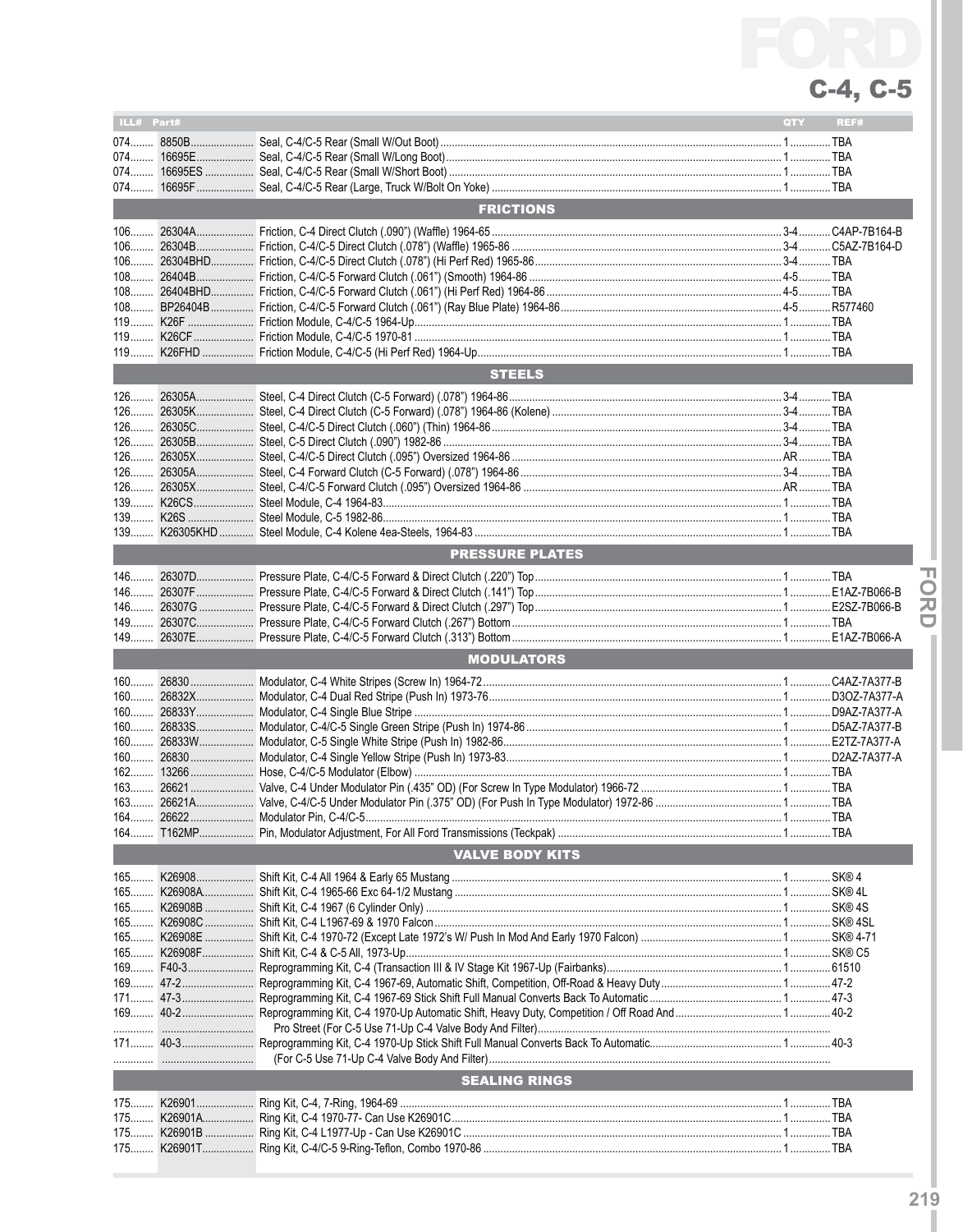|           | ILL# Part#                             |  |                               | <b>QTY</b> | REF#          |  |  |  |  |
|-----------|----------------------------------------|--|-------------------------------|------------|---------------|--|--|--|--|
|           |                                        |  |                               |            |               |  |  |  |  |
|           |                                        |  |                               |            |               |  |  |  |  |
|           |                                        |  |                               |            |               |  |  |  |  |
|           |                                        |  |                               |            |               |  |  |  |  |
|           |                                        |  |                               |            |               |  |  |  |  |
|           |                                        |  |                               |            |               |  |  |  |  |
|           |                                        |  |                               |            |               |  |  |  |  |
|           |                                        |  |                               |            |               |  |  |  |  |
|           |                                        |  |                               |            |               |  |  |  |  |
|           |                                        |  | <b>WASHERS &amp; BEARINGS</b> |            |               |  |  |  |  |
|           |                                        |  |                               |            |               |  |  |  |  |
|           |                                        |  |                               |            |               |  |  |  |  |
|           |                                        |  |                               |            |               |  |  |  |  |
|           |                                        |  |                               |            |               |  |  |  |  |
|           |                                        |  |                               |            |               |  |  |  |  |
|           |                                        |  |                               |            |               |  |  |  |  |
|           |                                        |  |                               |            |               |  |  |  |  |
|           |                                        |  |                               |            |               |  |  |  |  |
|           |                                        |  |                               |            |               |  |  |  |  |
|           |                                        |  |                               |            |               |  |  |  |  |
|           |                                        |  |                               |            |               |  |  |  |  |
|           |                                        |  |                               |            |               |  |  |  |  |
|           |                                        |  |                               |            |               |  |  |  |  |
|           |                                        |  |                               |            |               |  |  |  |  |
|           |                                        |  |                               |            |               |  |  |  |  |
|           |                                        |  |                               |            |               |  |  |  |  |
|           |                                        |  |                               |            |               |  |  |  |  |
|           |                                        |  |                               |            |               |  |  |  |  |
|           |                                        |  |                               |            |               |  |  |  |  |
|           |                                        |  |                               |            |               |  |  |  |  |
| ≃         |                                        |  |                               |            |               |  |  |  |  |
| $\bullet$ |                                        |  |                               |            |               |  |  |  |  |
| ட         |                                        |  |                               |            |               |  |  |  |  |
|           |                                        |  |                               |            |               |  |  |  |  |
|           |                                        |  |                               |            |               |  |  |  |  |
|           |                                        |  |                               |            |               |  |  |  |  |
|           |                                        |  |                               |            |               |  |  |  |  |
|           |                                        |  |                               |            |               |  |  |  |  |
|           |                                        |  |                               |            |               |  |  |  |  |
|           |                                        |  |                               |            |               |  |  |  |  |
|           |                                        |  |                               |            |               |  |  |  |  |
|           |                                        |  |                               |            |               |  |  |  |  |
|           |                                        |  |                               |            |               |  |  |  |  |
|           |                                        |  |                               |            |               |  |  |  |  |
|           |                                        |  |                               |            |               |  |  |  |  |
|           | <b>GASKETS &amp; RUBBER COMPONENTS</b> |  |                               |            |               |  |  |  |  |
|           |                                        |  |                               |            |               |  |  |  |  |
|           | $300$                                  |  |                               |            |               |  |  |  |  |
|           |                                        |  |                               |            |               |  |  |  |  |
|           |                                        |  |                               |            |               |  |  |  |  |
|           | $305$                                  |  |                               |            |               |  |  |  |  |
|           |                                        |  |                               |            |               |  |  |  |  |
|           |                                        |  |                               |            |               |  |  |  |  |
|           |                                        |  |                               |            |               |  |  |  |  |
|           |                                        |  |                               |            |               |  |  |  |  |
|           | $320$                                  |  |                               |            |               |  |  |  |  |
|           |                                        |  |                               |            | .D4OP-7D100-A |  |  |  |  |
|           |                                        |  |                               |            |               |  |  |  |  |
|           |                                        |  |                               |            |               |  |  |  |  |
|           | $322$                                  |  |                               |            |               |  |  |  |  |
|           | $326$                                  |  |                               |            |               |  |  |  |  |
|           | $327$                                  |  |                               |            |               |  |  |  |  |
|           | $334$                                  |  |                               |            |               |  |  |  |  |
|           |                                        |  |                               |            |               |  |  |  |  |
|           | $335$                                  |  |                               |            |               |  |  |  |  |
|           | $335$                                  |  |                               |            |               |  |  |  |  |
|           | $336$                                  |  |                               |            | B5AZ-7A294-E. |  |  |  |  |
|           |                                        |  |                               |            |               |  |  |  |  |
|           |                                        |  |                               |            |               |  |  |  |  |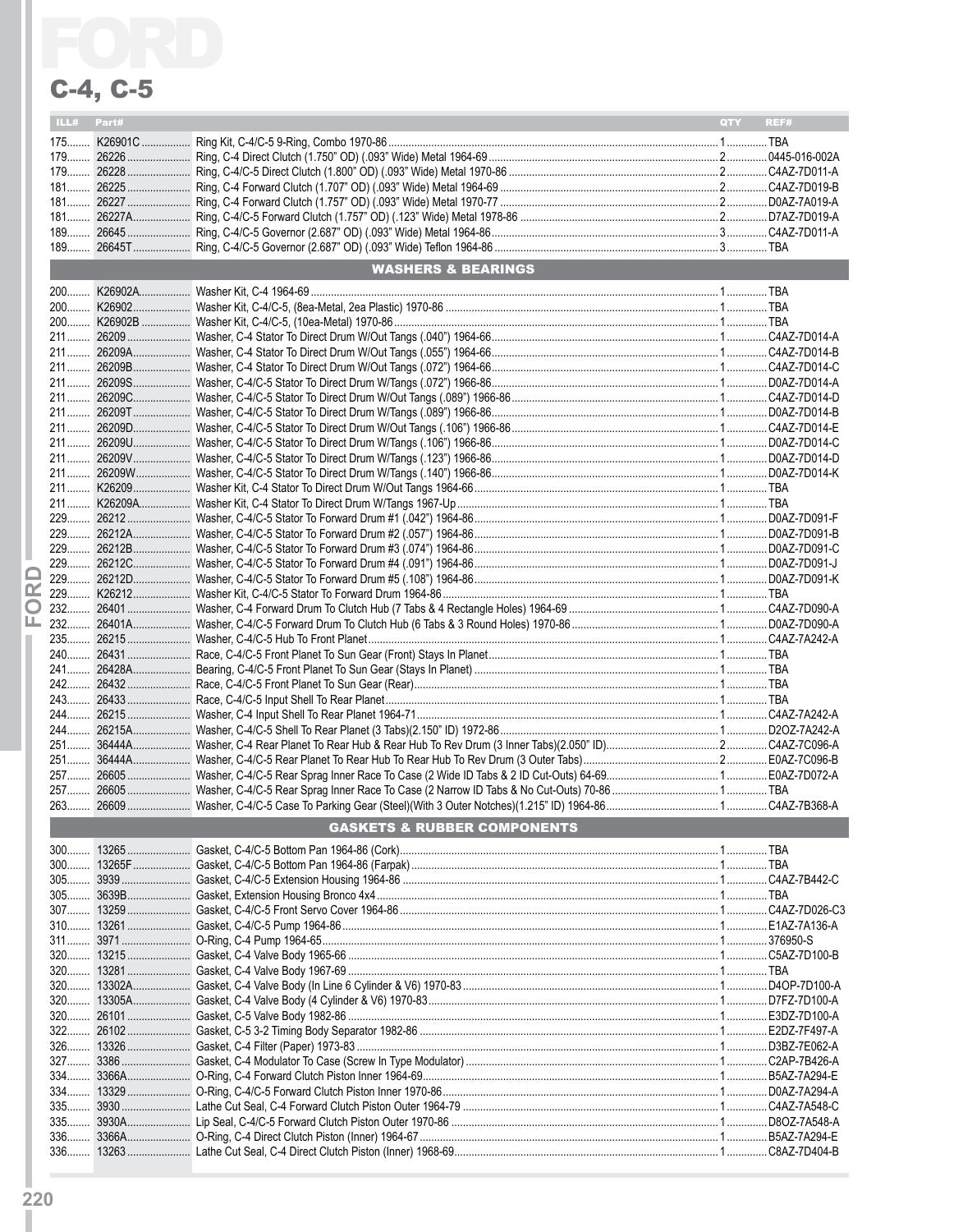

| 346                                                                                                                |  |
|--------------------------------------------------------------------------------------------------------------------|--|
|                                                                                                                    |  |
|                                                                                                                    |  |
|                                                                                                                    |  |
|                                                                                                                    |  |
|                                                                                                                    |  |
|                                                                                                                    |  |
|                                                                                                                    |  |
|                                                                                                                    |  |
|                                                                                                                    |  |
|                                                                                                                    |  |
|                                                                                                                    |  |
|                                                                                                                    |  |
|                                                                                                                    |  |
|                                                                                                                    |  |
|                                                                                                                    |  |
|                                                                                                                    |  |
|                                                                                                                    |  |
|                                                                                                                    |  |
|                                                                                                                    |  |
|                                                                                                                    |  |
|                                                                                                                    |  |
|                                                                                                                    |  |
| $371$                                                                                                              |  |
|                                                                                                                    |  |
|                                                                                                                    |  |
|                                                                                                                    |  |
|                                                                                                                    |  |
|                                                                                                                    |  |
| <b>TECHNICAL MANUALS</b>                                                                                           |  |
|                                                                                                                    |  |
| ELECTRICAL COMPONENTS                                                                                              |  |
|                                                                                                                    |  |
|                                                                                                                    |  |
|                                                                                                                    |  |
|                                                                                                                    |  |
| <b>MISCELLANEOUS COMPONENTS</b>                                                                                    |  |
|                                                                                                                    |  |
|                                                                                                                    |  |
|                                                                                                                    |  |
|                                                                                                                    |  |
|                                                                                                                    |  |
|                                                                                                                    |  |
|                                                                                                                    |  |
|                                                                                                                    |  |
| <b>PUMPS &amp; PUMP COMPONENTS</b>                                                                                 |  |
|                                                                                                                    |  |
|                                                                                                                    |  |
|                                                                                                                    |  |
|                                                                                                                    |  |
|                                                                                                                    |  |
| 510                                                                                                                |  |
| 510                                                                                                                |  |
| 26204A  Stator, C-4 (#211 Washer #211 No Tangs) (.790" ID Bushings, & .093" Wide Rings #181) 1964-69  TBA<br>$520$ |  |
|                                                                                                                    |  |
|                                                                                                                    |  |
| 520                                                                                                                |  |
|                                                                                                                    |  |
|                                                                                                                    |  |
| <b>DRUMS &amp; CLUTCH HUBS</b>                                                                                     |  |
|                                                                                                                    |  |
|                                                                                                                    |  |
| 554<br>554                                                                                                         |  |
| 554                                                                                                                |  |
|                                                                                                                    |  |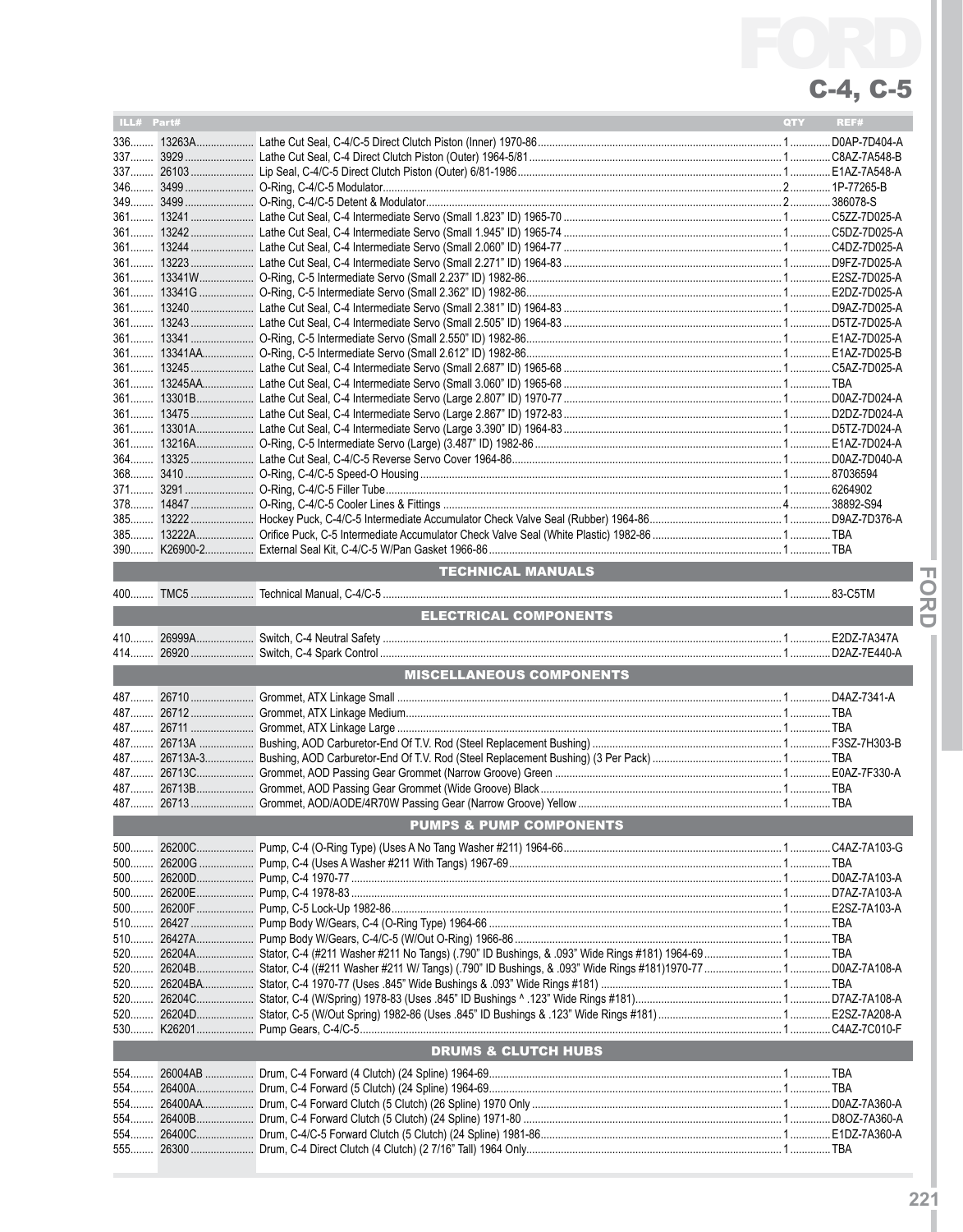|        | ILL# Part# |                                         | QTY | REF# |
|--------|------------|-----------------------------------------|-----|------|
|        | 555        |                                         |     |      |
|        |            |                                         |     |      |
|        |            |                                         |     |      |
|        |            |                                         |     |      |
|        |            |                                         |     |      |
|        |            |                                         |     |      |
|        |            |                                         |     |      |
|        |            |                                         |     |      |
|        |            | PLANETS, RING GEARS, SUN GEARS & SHELLS |     |      |
|        |            |                                         |     |      |
|        |            |                                         |     |      |
|        |            |                                         |     |      |
|        |            |                                         |     |      |
|        |            |                                         |     |      |
|        |            |                                         |     |      |
|        |            |                                         |     |      |
|        |            |                                         |     |      |
|        |            |                                         |     |      |
|        |            |                                         |     |      |
|        |            | SPRAGS & ONE WAY CLUTCHES               |     |      |
|        |            |                                         |     |      |
|        |            |                                         |     |      |
|        |            |                                         |     |      |
|        |            |                                         |     |      |
|        |            |                                         |     |      |
|        |            |                                         |     |      |
|        |            | <b>SHAFTS. GOVERNORS &amp; SUPPORTS</b> |     |      |
|        |            |                                         |     |      |
|        |            |                                         |     |      |
| ▭      |            |                                         |     |      |
| œ      |            |                                         |     |      |
| $\Box$ |            |                                         |     |      |
| ய      |            |                                         |     |      |
|        |            |                                         |     |      |
|        |            |                                         |     |      |
|        |            |                                         |     |      |
|        |            |                                         |     |      |
|        |            |                                         |     |      |
|        |            |                                         |     |      |
|        |            |                                         |     |      |
|        |            |                                         |     |      |
|        |            |                                         |     |      |
|        |            |                                         |     |      |
|        |            |                                         |     |      |
|        | 697        |                                         |     |      |
|        |            | <b>VALVE BODIES (DACCO VB#)</b>         |     |      |
|        |            |                                         |     |      |
|        |            |                                         |     |      |
|        |            |                                         |     |      |
|        |            | <b>VALVE BODIES</b>                     |     |      |
|        |            |                                         |     |      |
|        |            |                                         |     |      |
|        |            |                                         |     |      |
|        |            |                                         |     |      |
|        |            |                                         |     |      |
|        |            |                                         |     |      |
|        |            |                                         |     |      |
|        |            | <b>VALVE BODY COMPONENTS</b>            |     |      |
|        |            |                                         |     |      |
|        |            |                                         |     |      |
|        |            |                                         |     |      |
|        |            |                                         |     |      |

|  | ГВА                               |  |
|--|-----------------------------------|--|
|  | <b>HOUSINGS, CASES &amp; PANS</b> |  |
|  |                                   |  |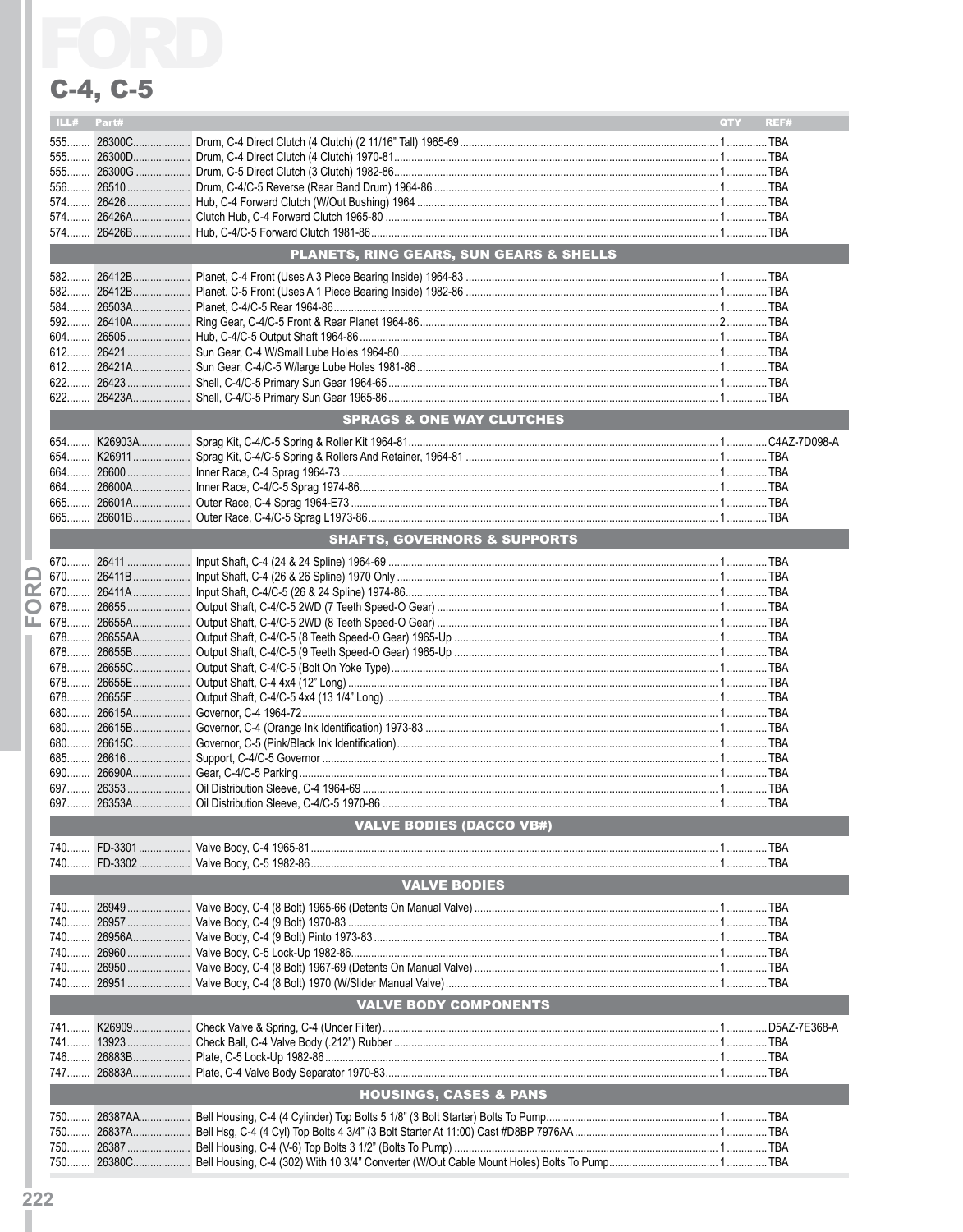| ILL# Part# |                                                | QTY | REF# |
|------------|------------------------------------------------|-----|------|
|            |                                                |     |      |
| 750<br>750 |                                                |     |      |
|            |                                                |     |      |
| 750        |                                                |     |      |
| 750        |                                                |     |      |
| 750        |                                                |     |      |
| 750        |                                                |     |      |
|            |                                                |     |      |
| 750        |                                                |     |      |
|            |                                                |     |      |
| 760        |                                                |     |      |
|            |                                                |     |      |
|            |                                                |     |      |
|            |                                                |     |      |
|            |                                                |     |      |
|            |                                                |     |      |
|            |                                                |     |      |
|            |                                                |     |      |
|            |                                                |     |      |
|            |                                                |     |      |
|            |                                                |     |      |
|            |                                                |     |      |
|            |                                                |     |      |
|            |                                                |     |      |
|            |                                                |     |      |
| 770        |                                                |     |      |
|            |                                                |     |      |
| $775$      |                                                |     |      |
|            |                                                |     |      |
|            |                                                |     |      |
|            |                                                |     |      |
|            |                                                |     |      |
|            |                                                |     |      |
|            | <b>SNAP RINGS, PISTONS &amp; MISCELLANEOUS</b> |     |      |
|            |                                                |     |      |
|            |                                                |     |      |
|            |                                                |     |      |
|            |                                                |     |      |
|            |                                                |     |      |
|            |                                                |     |      |
|            |                                                |     |      |
|            |                                                |     |      |
|            |                                                |     |      |
|            |                                                |     |      |
| $906$      |                                                |     |      |
| 907        |                                                |     |      |
|            |                                                |     |      |
| $912$      |                                                |     |      |
| $914$      |                                                |     |      |
| 916        |                                                |     |      |
| 917        |                                                |     |      |
| 919        |                                                |     |      |
| 919        |                                                |     |      |
| $922$      |                                                |     |      |
| $922$      |                                                |     |      |
| 964        |                                                |     |      |
|            |                                                |     |      |
|            |                                                |     |      |
| 975        |                                                |     |      |
| 985        |                                                |     |      |
|            |                                                |     |      |
| 989        |                                                |     |      |
| 991        |                                                |     |      |
| 991<br>995 |                                                |     |      |
|            |                                                |     |      |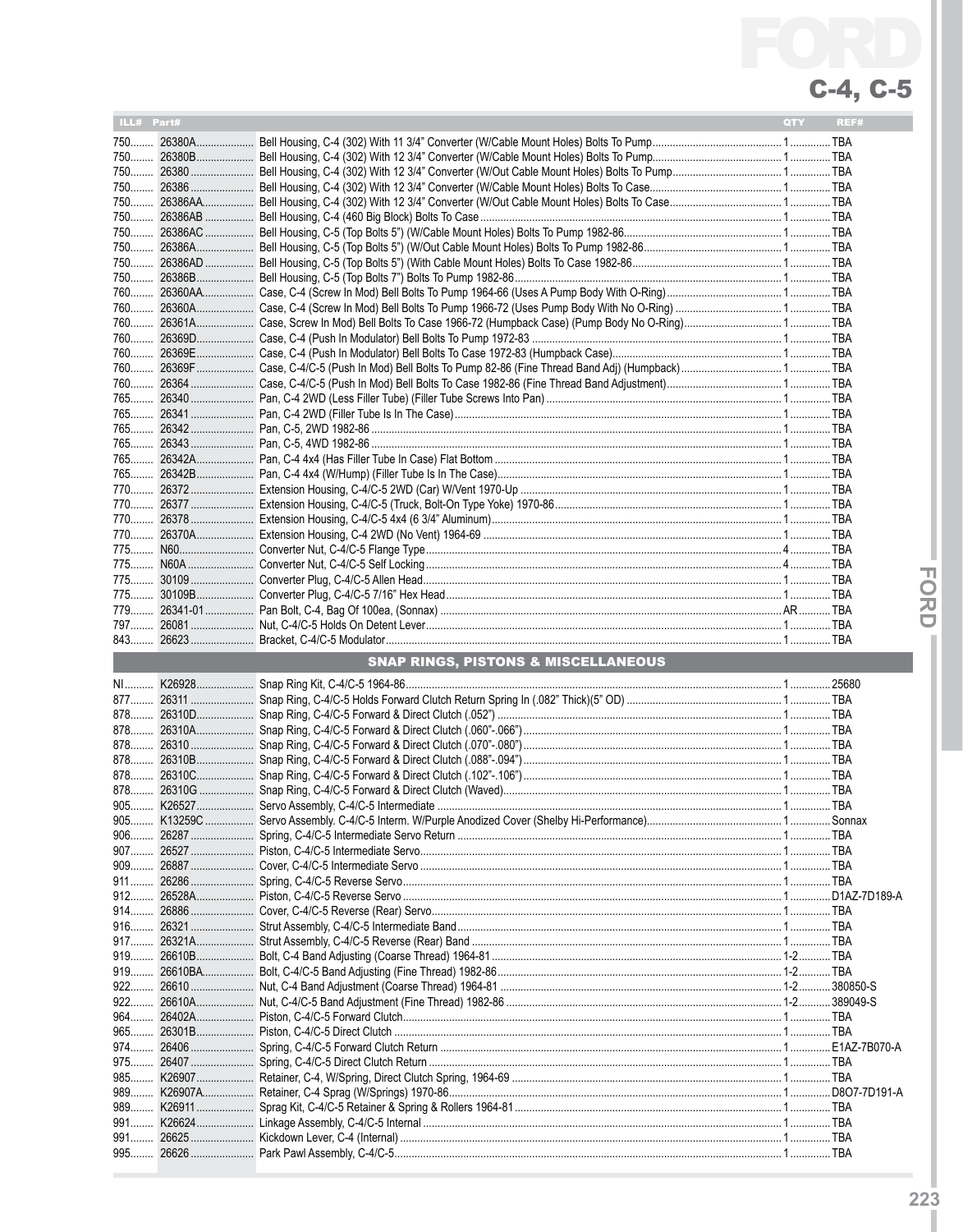

| ILL# Part# |  | OTY REF# |     |
|------------|--|----------|-----|
|            |  |          |     |
|            |  |          |     |
|            |  |          | TRA |
|            |  |          |     |